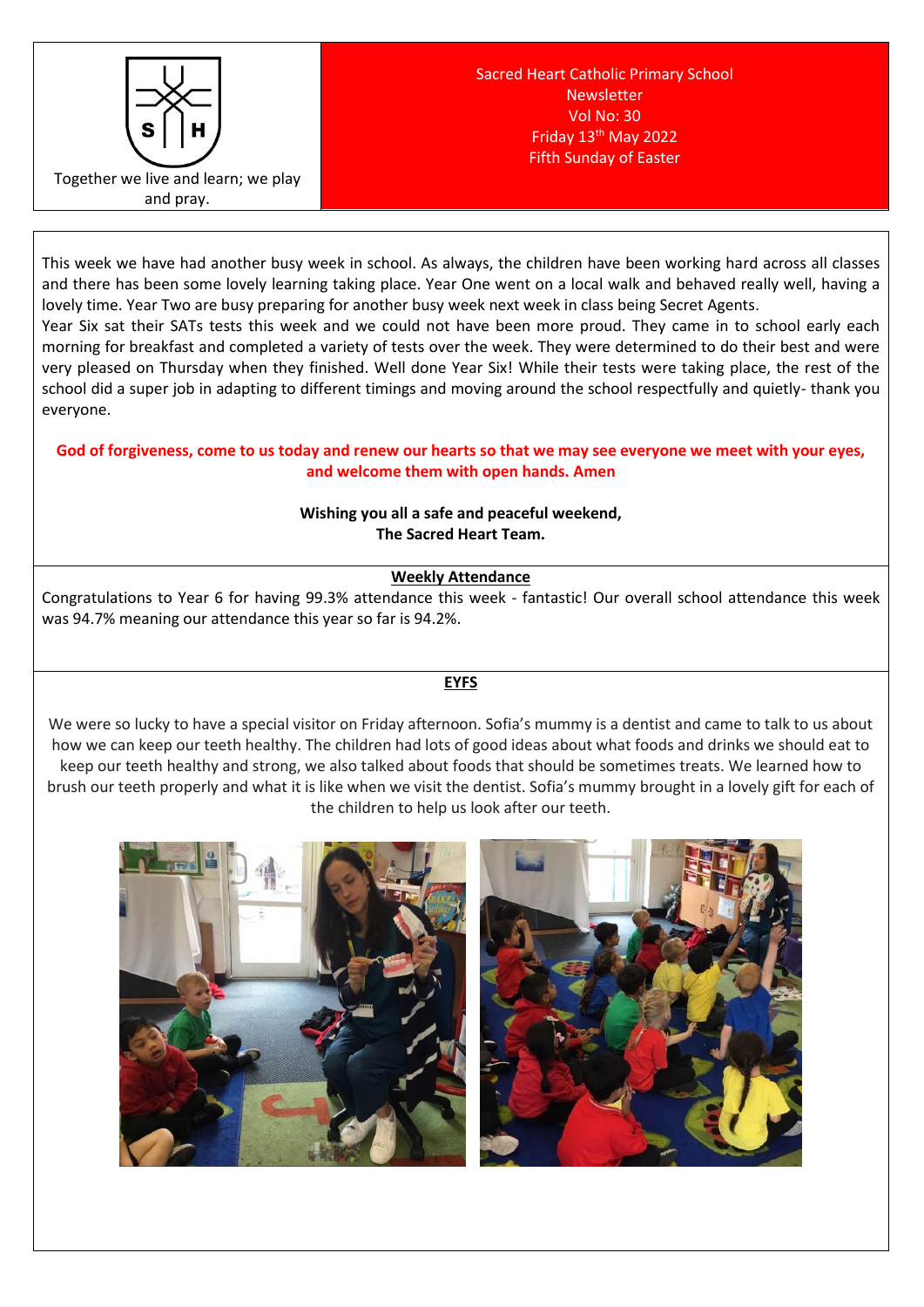#### **NFL friendly**

Yesterday, our NFL team took part in a friendly match against Middleton school. This was the team's first match in preparation for the regional tournament in a few weeks' time. The team played incredibly well, they showed off their skill and talent as well as representing the school in a respectful manner. All of their hard work payed off as they won 26-20, scoring in the last final seconds of the game! Well done Sacred Heart!



#### **Simply Out of School – After School Care**

Our club runs from Monday to Friday until 5.45pm (term time only). Children are collected from class by our qualified staff and taken to the mobile classroom where the club is held. Club fees can be paid by cash, bank transfer or childcare vouchers. We offer lots of fun, games and much more! For more information on fees, registration and bookings please contact Emma on 01656 372910 or by email [emma@simplyoutofschool.co.uk](mailto:emma@simplyoutofschool.co.uk)

www.simplyoutofschool.co.uk

#### **School Car Park: A gentle reminder**

Several parents have approached the school recently with some concerns regarding the car park. Please be considerate of others when parking at drop-off and pick-ups.

For the safety of all, please wherever possible, park in the marked spaces rather than close to the entrance of the car park.

It is fully appreciated that the beginning and the end of the school day are very busy and hectic, but we must work together to ensure these times run as smoothly and as safely as possible. Thank you for your continued support.

## **COVID Risk Assessment**

Please visit the school website to see the reviewed COVID Risk Assessment.

## **Nationwide**

Finally, a reminder that Nationwide School Uniforms is our uniform provider. Please visit <https://www.nationwideschooluniforms.co.uk/school-uniform/primary-school/sacred-heart-rc-primary-school> for all school uniform purchases.

#### **Ofsted Parent View**

Parent View gives you the chance to tell us what you think about your child's school. Parent View asks for your opinion on 12 aspects of your child's school, from the quality of teaching to behaviour. A screencast demonstrating how to register and complete a survey on Parent View is available on the website [www.parentview.ofsted.gov.uk](http://www.parentview.ofsted.gov.uk/) By sharing your views, you'll be helping us to further improve as a school.